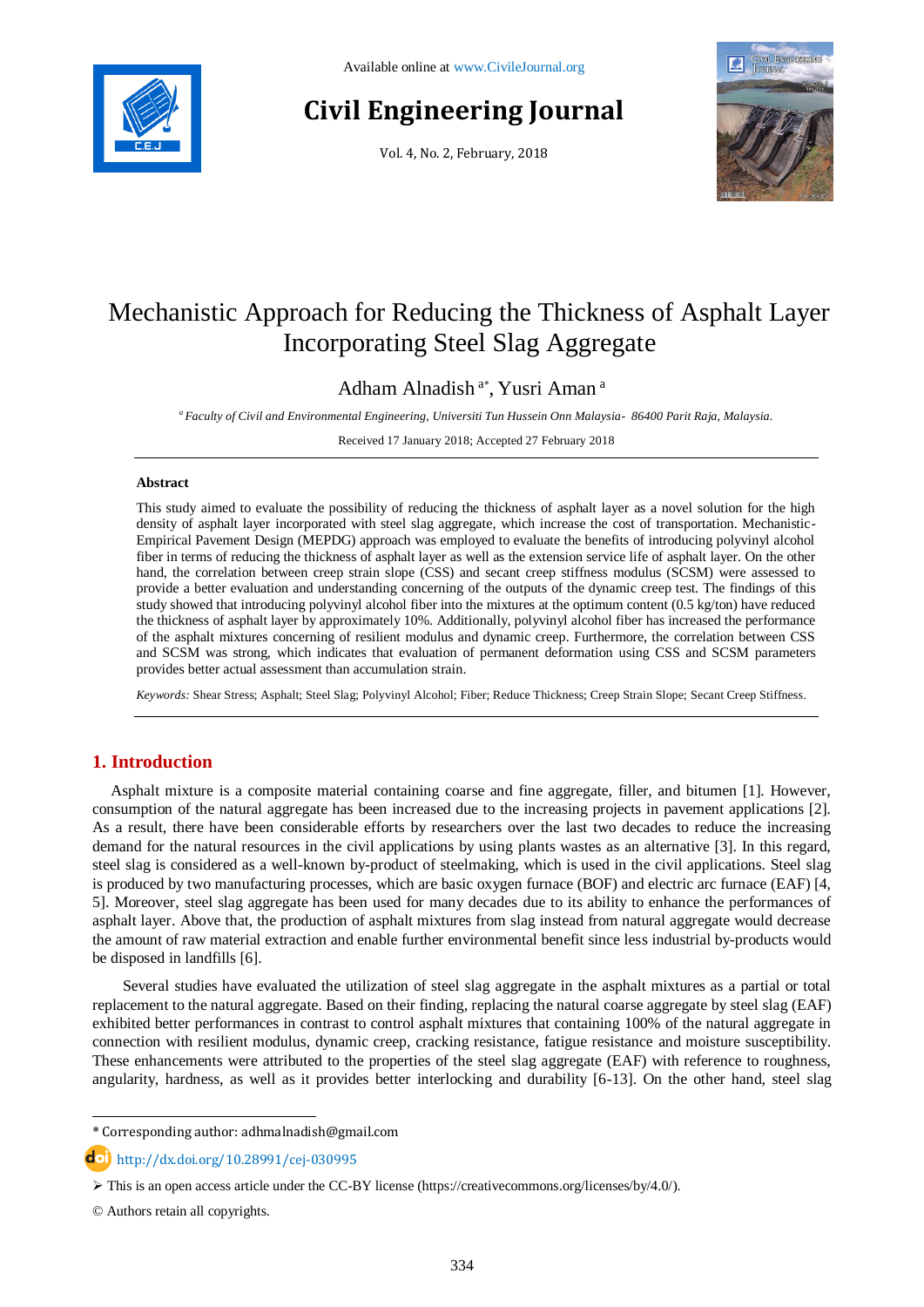aggregate has disadvantages concerning of its high specific gravity, which is considered as a main concern due to the transportation cost [14]. Additionally, replacing the natural aggregate by 100% of steel slag requires higher amount of bitumen due to its high porosity thus leads to compatibility problems during paving [15]. Furthermore, steel slag consists of free lime (Cao) and free magnesia oxide (Mgo), which reacts with water, thus expansion volume may have occurred, the amount of those chemicals depends on the production process. Free lime content should be less than 4%, so that the asphalt layer is not exposed to cracking due to the expansion, if quantity of the free lime exceeds 4% the steel slag should be weathering in order to reduce free lime content [16, 17].

 Conversely, rapid increase in traffic volume with heavy loading and environmental impact has cause early damages, which deeply affect the service life of pavement layer [18]. Therefore, engineers have provide evidence that the weak tensile strength of asphalt layer as major concern, which brings about adverse effect on the asphalt mixture performances, which reduces the service life of asphalt layer and requires a full depth maintenance, thus consumption of additional costs [19]. The major issue regarding the tensile properties includes the failures related to the fatigue cracking at moderate and low temperature; therefore, the asphalt layer required rehabilitation instead of regular maintenance. Additionally, increasing costs of material and rising consumption of natural resources have prompted engineers and researchers to find alternatives for road construction or rehabilitation [20].

 Consequently, introducing fiber in the asphalt mixture is one of the distinctive alternatives for enhancing the efficiency of asphalt layer to resist loads inflicted upon it. Besides, adding fibers to asphalt mixtures may reduce asphalt layer thickness and increase the services life of pavement, thus minimizing transportation cost of the material, particularly for the materials that have a high density, as well as reducing the demand for the natural aggregate [21- 23]. Hence, introducing fiber into asphalt mixtures that containing steel slag aggregate may reduce transportation costs as well as provide high performances of asphalt mixture, with regard to the resistance of cracking that developed at the bottom of the surface layer (wearing layer) due to the applied stress by vehicles. In other words, the higher asphalt mixture performance, the higher service life of asphalt layer [24].

#### **2. Materials and Experimental**

#### **2.1. Materials**

A 80/100 grade of bitumen produced by Petronas, Malaysia was used in the experimental. Conventional tests were conducted to identify the properties of the binder such as penetration, ductility, softening point and viscosity. The physical properties of the binder are summarized in Table 1. Two types of aggregate were used in this study; Electric Arc Furnace (EAF) steel slag aggregate obtained from NSL, Singapore and crushed granite aggregate supplied by Hanson quarry located in Batu Pahat, Johor, Malaysia. In addition, Polyvinyl Alcohol supplied from Mainland, China was used; Table 2 displays the physical properties of the Polyvinyl Alcohol, which is provided by the supplier and Figure 1. shows shape of the fibers, respectively. A dense fine graded with 12.5 nominal maximum size aggregate was selected. Table 3. presents the properties of the steel slag and granite aggregate. In addition, Figure 2 describes the selected gradation of the aggregate within Superpave specification.



**Figure 1. Polyvinyl alcohol fibers**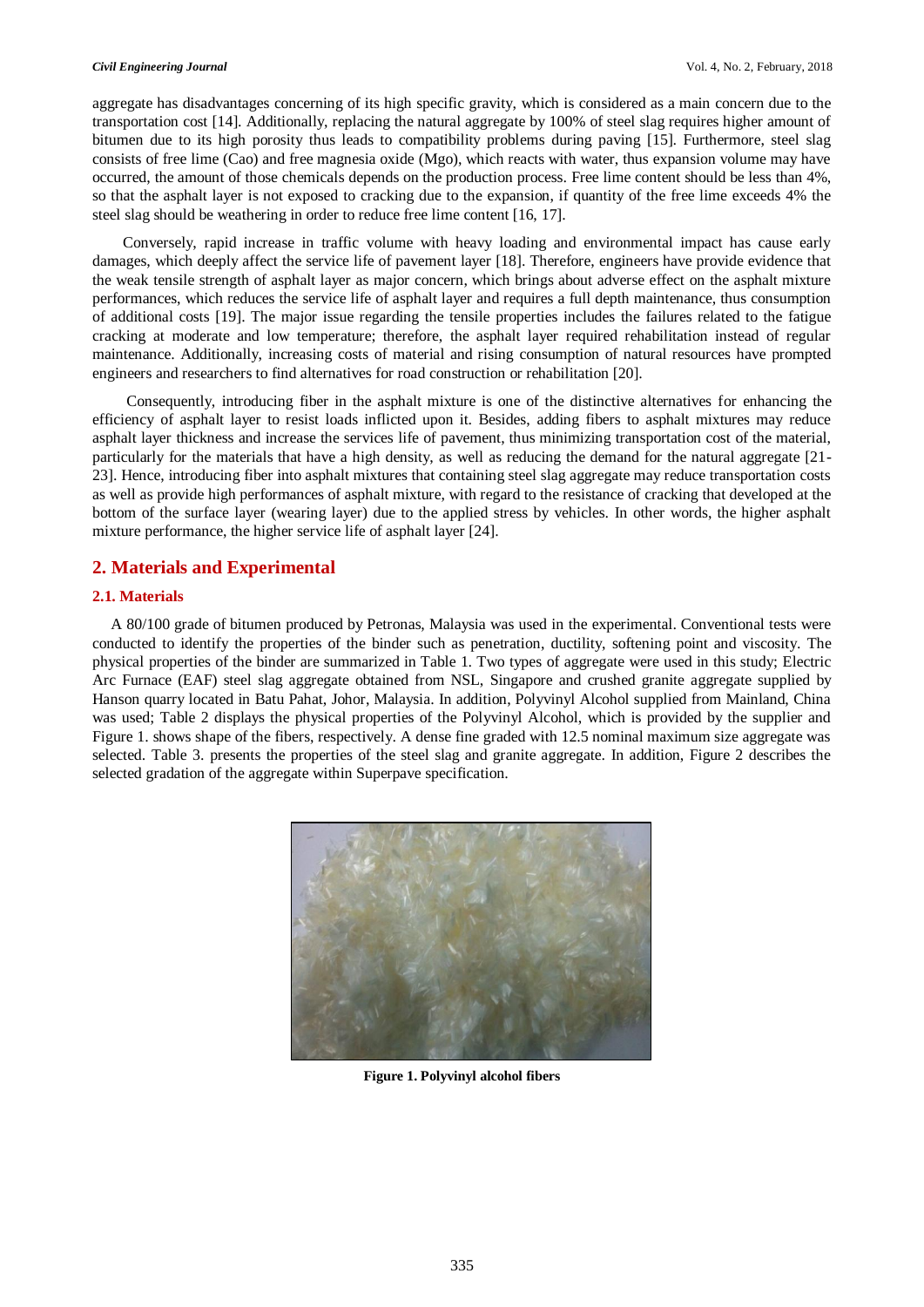l,



**Figure 2. Gradation of designed aggregate**

| Table 1. Physical properties of the bitumen |  |  |
|---------------------------------------------|--|--|
|---------------------------------------------|--|--|

| <b>Properties</b>                                  | <b>Test value</b>    | <b>Standard</b>        |
|----------------------------------------------------|----------------------|------------------------|
| Penetration at $25^{\circ}$ C, $1/10$ mm           | 87                   | ASTM D 36 - 06         |
| Ductility at $25^{\circ}$ C (cm)                   | >100                 | <b>ASTM D 113 - 07</b> |
| Softening point                                    | 49<br>ASTM D 36 - 06 |                        |
| Specific gravity at $(25^{\circ}C)(g/cm3)$         | 1.02                 | <b>ASTM D 70 - 09</b>  |
| Viscosity @ 135 °C (cP)<br>Viscosity @ 165 °C (cP) | 487<br>144           | ASTMD44                |
| Mixing temperature<br>Compaction temperature       | 160 °C<br>150 °C     | ASTM D4402             |

#### **Table 2. Polyvinyl Alcohol physical properties**

| <b>Material Property</b> | <b>Measure</b>          |  |  |
|--------------------------|-------------------------|--|--|
| Material                 | Polyvinyl Alcohol (PVA) |  |  |
| Density                  | $1.29$ (g/cm3)          |  |  |
| Tensile Strength         | $>1200$ MPa             |  |  |
| Modulus                  | $>28$ (GPa)             |  |  |
| <b>Melting Point</b>     | $>$ 200 °C              |  |  |
| Colour                   | Light yellow            |  |  |
| Length                   | $6 \text{ mm}$          |  |  |
| Diameter                 | $10-20$ um              |  |  |

#### **Table 3. Physical properties of the aggregate**

| properties                      | EAF    | Granite | <b>Specification</b> | <b>Standard</b>       |
|---------------------------------|--------|---------|----------------------|-----------------------|
| Loss Angeles Abrasion           | 17.8   | 19.75   | $< 25\%$             | ASTM C 131            |
| <b>Aggregate Crushing Value</b> | 22.6   | 25.4    | $\leq 25\%$          | IS: $2386$ (Part IV)  |
| Bulk S.G                        | 3.22   | 2.75    | n/a                  | ASTM C <sub>127</sub> |
| Water absorption (%)            | 2.75   | 0.843   | $< 3\%$              | ASTM C <sub>127</sub> |
| Free CaO content (%)            | $<$ 4% | n/a     | 4%                   | ۰                     |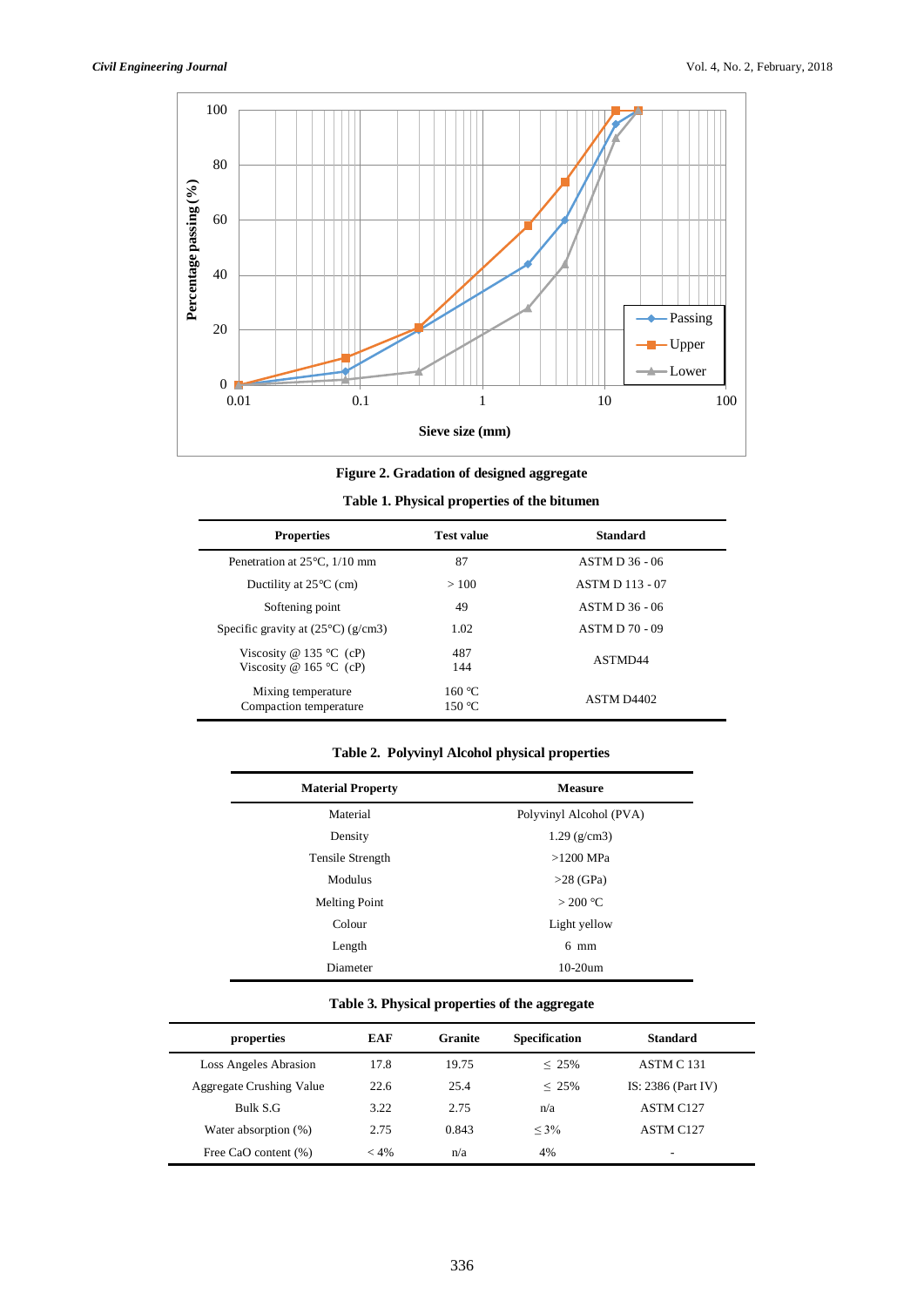#### **2.1. Mixtures Design**

 In this study, the asphalt mixtures containing coarse steel slag aggregate were incorporated with Polyvinyl Alcohol fibers at different proportions; i.e. 0.05, 0.15 and 0.3% by the total weight of the aggregate in order to produce reinforced asphalt mixtures. Mix0 and Mix1 represents the asphalt mixtures that containing 100% of granite and coarse steel slag aggregate, respectively. Meanwhile, Mix2, Mix3 and Mix4 corresponds to the asphalt mixtures containing coarse steel slag aggregate and incorporating of Polyvinyl Alcohol at different content; i.e. 0.05, 0.15 and 0.3% by total weight of the aggregate, respectively. The asphalt mixtures were prepared based on the Superpave specification [25]. Prior mixing, the aggregate was heated in the oven at the mixing temperature of 160  $\degree$ C for four hours to ensure uniform temperature distribution within the aggregate. Then, the heated aggregate and bitumen were mixed in automatic mixer for one minute; then the fibers were introduced to the mixture and thoroughly mixed for another two minutes. This method called composite mixing. Thereafter, the mixtures were kept in the oven for two hours at the compaction temperature (150 °C) to simulate short-term aging, which represents producing, transportation and placing of the mixture in the field [1].

 The Superpave gyratory compactor was used to produce the compacted asphalt mixtures by adopting 600 kPa pressure with 1.25° angle and speed of 30 rpm. 100 gyrations were employed, which based on the traffic load in the range of 3 to 30 million ESALs. Therefore, the volumetric properties of the mixtures were determined to meet the requirements of Superpave specifications. However, Figure 3 displays the Servopac Superpave Gyratory Compactor (SGC) and some of the produced samples. Table 4. shows the volumetric properties of the mixtures. As can be observed in Table 4, the asphalt mixtures comprising of polyvinyl alcohol fiber showed slightly lower bulk specific gravity as compared to the control mixtures. This was attributed to the slight increase in the thickness of the samples (0.5-1 mm). Thus, the samples weight in the water was increased in which the weight of the samples in water depends on the weight of the water displaced by the sample and the sample dimensions (volume).

| <b>Mixtures properties</b> | Mix <sub>0</sub> | Mix1 | Mix2  | Mix3  | Mix4  | Requirement |
|----------------------------|------------------|------|-------|-------|-------|-------------|
| <b>OBC</b>                 | 4.78             | 4.9  | 4.9   | 4.9   | 5.1   | $4 - 7$     |
| AV                         | $\overline{4}$   | 4    | 4     | 4.2   | 4     | $3.5 - 5$   |
| <b>VMA</b>                 | 15.91            | 14.7 | 14.65 | 15.44 | 15.2  | Minimum 14  |
| <b>VFA</b>                 | 74.9             | 72.8 | 72.7  | 72.8  | 73.7  | 65-75       |
| Bulk specific gravity      | 2.343            | 2.56 | 2.558 | 2.541 | 2.559 | N/A         |

**Table 4. Volumetric properties of the asphalt mixtures**



**Figure 3. Servopac Superpave Gyratory Compactor and the produced specimens**

#### **2.2. Resilient Modulus**

Resilient modulus is defined as the strain energy that stored by material up to elastic limit. Resilient modulus is also used to estimate the elasticity modulus (E) of the material. However, this parameter is considered as main input in the Mechanistic Empirical Pavement Design approach, which is used to determine three different values, which are the horizontal strain (fatigue) at the bottom of the surface layer, vertical strain (rutting) on the top of the subgrade and the appropriate thickness of the pavement. These measurements are considered on the inputs such as loads, temperature, and resilient modulus of the material [26]. This test was conducted in accordance with ASTM D7369 [27], using servo hydraulic testing machine (UTM-5P). Prior to the test, the samples were conditioned in the climate chamber at the testing temperature of 25 °C for four hours to ensure that the equilibrium temperature is reached. The applied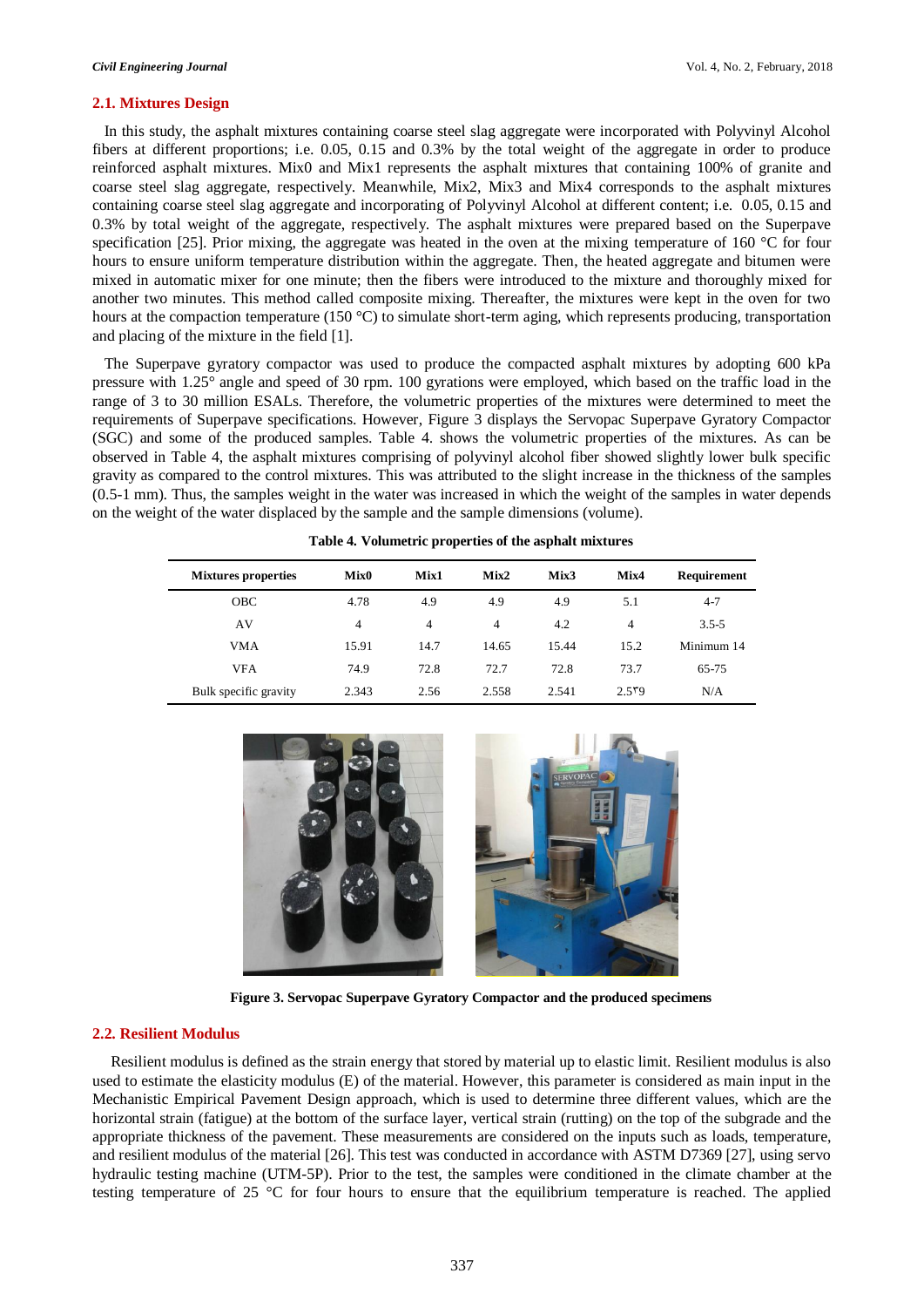compressive load of 1000 N with haversine wave pulse was adopted, this load is non-destructive, and it was selected based on the 10% of indirect tensile strength. The frequency of the applied load was 1HZ, which represents the load width of 0.1 second and 0.9-second rest period to simulate the vehicle movement on the road. Moreover, every sample was tested at two angles (0 and 90°) and the average results per three specimens were calculated. UTM-5P machine's software computed the results by automatically calculating the resilient modulus of the mixture based on the applied load and the deformation that occurred. In addition, the deformation was measured using two set of Linear Variable Displacement Transducers (LVDTs).

#### **2.3. Dynamic Creep**

The accumulation of non-recoverable strain is generated due to the repeated load of the vehicle on the road, leading to the occurrence of permanent deformation. However, the permanent deformation is occurred at the top of 100mm due to the lateral movement of the layer [28]. Dynamic creep test was carry out in accordance with British standard BS DD 226 [29], in respect of assesses the resistance mixtures to the permanent deformation (rutting). Before testing, the specimens were conditioned in the climate chamber for four hours at 40 °C, to ensure that the temperature of the test has been equilibrated within the samples. The servo hydraulic machine (UTM-5P) was used to measure the permanent deformation of the specimens. The parameter of the test that include a stress of 12 kPa as a preload for 120 second to ensure the contact between the load and the specimen, thereafter the sample is subjected to repeated axial stress of 100 kPa. The wave pulse of the axial applied load is squared with a frequency of 0.5 HZ, the pulse loading comprising 1 second load width and 1-second rest period. The duration of the test is 3600 seconds, and the total numbers of the cycles are 1800, which is enough to compare the permanent deformation among the mixtures as well as to predict the permanent deformation. The result of the test consists of dynamic creep, accumulation strain and strain slope obtained from the machine's software and calculated based on the deformation that occurred due to the applied load. This deformation is measured using two sets of Linear Variable Displacement Transducers (LVDTs). Figure 4 shows the dynamic creep experimental setup.



**Figure 4. Dynamic creep experimental setup** 

#### **2.4. Mechanistic–Empirical Design Approach**

In this study, a new concept to minimize transportation cost and consumption of the natural aggregate was studied at which the mechanistic–empirical design approach was adopted to investigate the benefit of introducing polyvinyl alcohol fibre in increasing the service life of asphalt layer as well as to assess the possibility of reducing the thickness of asphalt layer. Bisar3 software was used to evaluate the benefit of reinforced asphalt mixture with regard to the possibility of reducing asphalt layer thickness as well as extension of the service layer. This software calculates the strains at the bottom of surface layer and at the top of subgrade layer based on the inputs data such as load and properties of the layers in terms of thickness and elastic modulus. In addition, the horizontal strain at the bottom of the surface layer is used to calculate the allowable repetition load until fatigue failure, while the vertical strain at the top of the subgrade layer is used to calculate the allowable repetition of axel until rutting failure. Furthermore, Equations 1 and 2 developed by Yang (1991) were employed to calculate the allowable repetition load until fatigue and rutting failure, respectively [30]. The proposed pavement section and its properties, which consist of four layers, are summarized in Table 5. However, the properties of the pavement section were selected based on the Malaysian standard specification for road works (JKR) [31]. Additionally, the load of standard dual wheel was selected in the analysis with a stress of 577 kPa and a radius of 105mm. However, the possibility of extending the service life of asphalt layer and reducing the thickness of asphalt layer are presented in the Equations 4 and 5, respectively.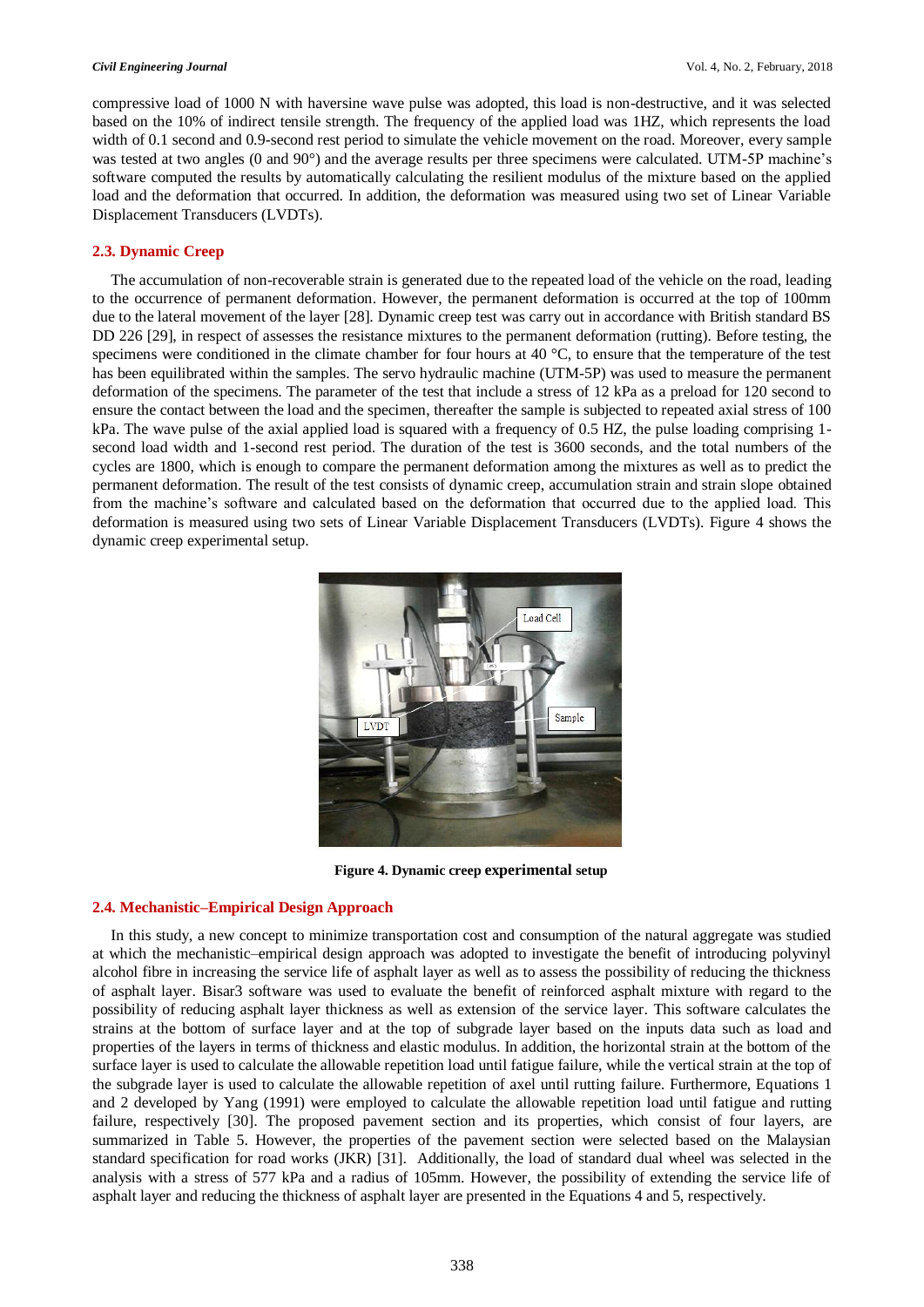Nd =  $1.365 \times 10^{-9}$  εv<sup>-4.477</sup>

Where Nd is the number of repetition load to produce a rut of 12.7 mm with a reliability of 85%, while εv is the vertical compressive strain at the top subgrade layer.

Additionally, fatigue-cracking failure due to the repeated load of the axles is calculated as follow:

$$
Nf = 1.66 \times 10^{-10} \text{ et }^{-4.32}
$$

Where Nf is the allowable number of axles load until fatigue failure, and εt is the horizontal tensile strain at the bottom asphalt layer. For the thin asphalt layers (less than 100 mm), Yang [30] suggested that the calculated allowable number of axles load until fatigue failure should be reduced by 20%.

(2)

Equations 3 and 4 are used to calculate the service life extension of pavement (TBR) and the possibility of reducing the thickness of asphalt layer (LTR), respectively.

$$
TBR = Nfm/Nfu \tag{3}
$$

Where Nf is the number passes of axels until fatigue failure; while m and u the reinforced mixture and unreinforced mixtures, respectively.

$$
LTR = (Tu - Tm)/Tu
$$
\n<sup>(4)</sup>

Where Tu and Tm = Thickness of the asphalt layer with and without fiber, respectively.

| Laver    | Thickness (mm) | <b>Resilient Modulus (MPa)</b> | Poisson's ratio $(v)$ |  |  |
|----------|----------------|--------------------------------|-----------------------|--|--|
| HMA      | 100            | Various                        | 0.35                  |  |  |
| Base     | 250            | 350                            | 0.4                   |  |  |
| Sub-base | 300            | 200                            | 0.4                   |  |  |
| Subgrade | -              | 100                            | 0.45                  |  |  |

 **Table 5. The proposed pavement layers (conventional pavement)**

#### **3. Results and Analysis**

#### **3.1. Resilient Modulus**

Results of the resilient modulus test for the mixtures are presented in Figure 5 The mixtures containing coarse steel slag aggregate and reinforced by Polyvinyl Alcohol fibre showed higher resilient modulus in comparison with the reference mixtures (Mix0 and Mix1) that containing 100% granite and coarse steel slag aggregate, respectively. In addition, the mixes that containing coarse steel slag aggregate (Mix1) showed higher resilient modulus than mixes that containing 100% granite aggregate. This is attributed to the mechanical properties of the steel slag aggregate concerning of its durability. On the other hand, Mix2 have the highest resilient modulus compared to Mix0 and Mix1 by approximately 16 and 9.4%, respectively. This is because Polyvinyl Alcohol fibres have enhanced the performance of the asphalt mixture by increasing the asphalt mixtures resistance to the indirect tensile strength. Conversely, Mix3 and Mix4 have higher resilient modulus than control asphalt mixtures (Mix0 and Mix1), while it showed less resilient modulus compared to Mix2. This was attributed to the high content of the fibre in the mixtures, which increased the samples thickness by approximately 0.5-1 mm, thus slightly higher deformation occurred.



**Figure 5. Results of the resilient modulus for the mixtures**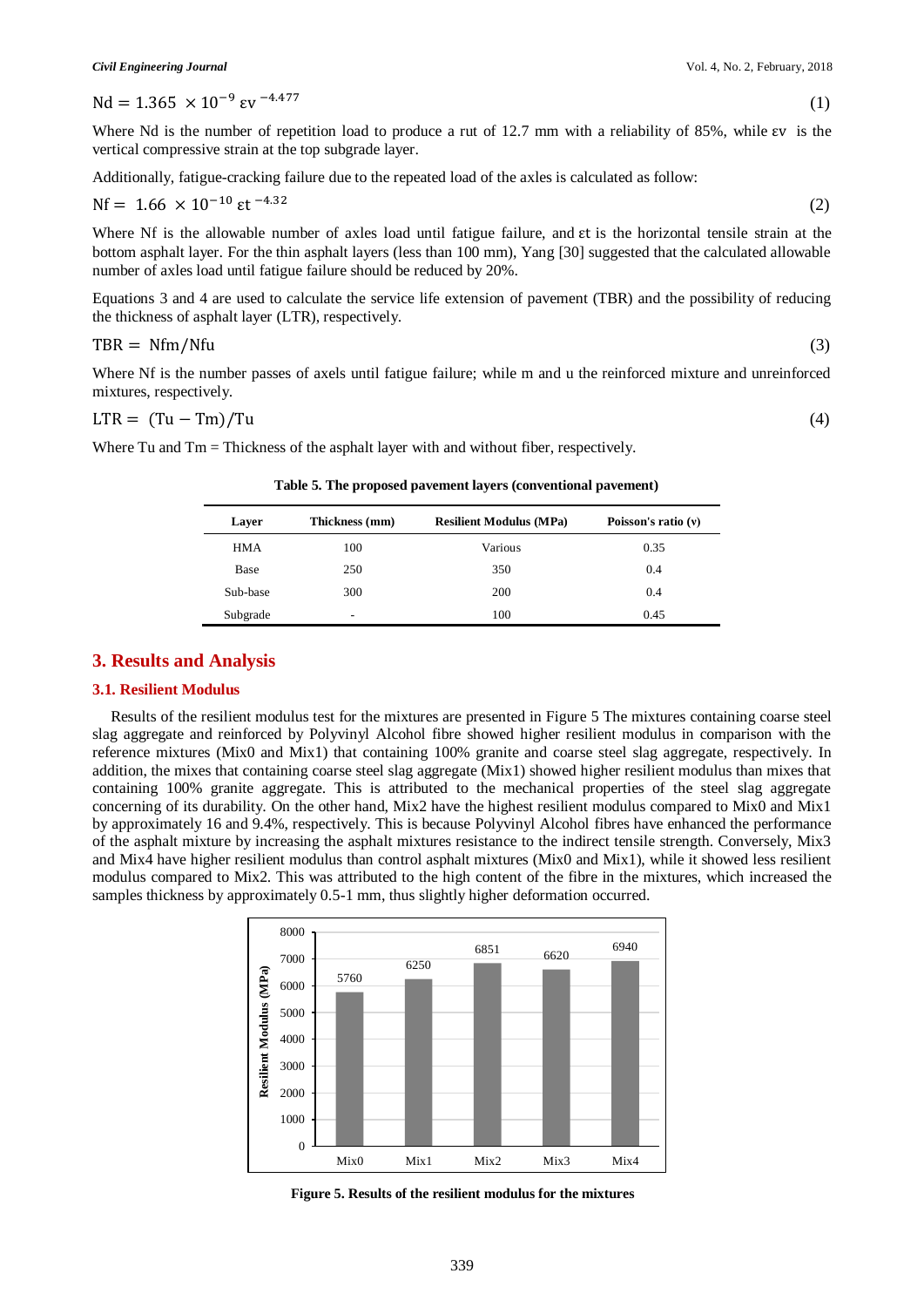#### **3.2. Dynamic Creep**

#### **3.2.1. Accumulation Strain**

The dynamic creep curve of the samples was obtained after 1800 cycles. This curve is shown in the Figure  $\lambda$ , which represents accumulated strain of Mix0, Mix1, Mix2, Mix3 and Mix4, respectively. Furthermore, each accumulated axial strain curve consisting of two stages, the first stage called primary, while the second stage called secondary. In addition, the recoverable elastic strain occurs at the primary stage due to the compaction method and the gradation of the mixtures and not caused by the cumulative axial strain, while the viscoelastic strain occurs at the secondary stage because of the load cycles [32]. On the other hand, the terminated stage that represents failure of the specimen did not occur for all mixtures due to the limit of cycles. Moreover, the higher accumulated strained the lower permanent deformation resistance. As observed in Figure 6, Mix1 showed higher resistance to the permanent deformation as compared to the control mixtures (Mix0); this is attributed to the mechanical properties of the steel slag aggregate in terms of angularity and porosity. Moreover, Mix2 exhibited better permanent deformation resistance than Mix0 and Mix1 (control mixtures) by around 20 and 14%, respectively. This is because polyvinyl alcohol fibre has enhanced the mixture resistance to the permanent deformation. On the other hand, Mix3 and 4 showed slightly lower resistance to the permanent deformation as compared to the Mix2, due to high content of the fiber, which dramatically increased the permanent deformation at the primary stage, thus the permanent deformation is highly affected by the densification. Additionally, as shown in Figure 6. the correlation coefficient  $R^2$  is approximately above 75% for the all curves, which indicates that the correlation between number of the cycles and the accumulated strain is good in terms of evaluating the permanent deformation.



**Figure 6. The accumulated strain against number of the cycles**

#### **3.2.2. Creep Strain Slope (CSS) and Secant Creep Stiffness Modulus (SCSM)**

CSS is defined as the slope of the secondary stage, which caused by the accumulated strain. The cycles number is shown in Figure 7 at which the cycles start from the first stage to the transition point and this point is determined based on the slope of curve where the accumulated strain has same rate as well as linear with time, which is different from the primary stage. Moreover, the transition point deviated further from the initial axial strain, which negatively affect the results of stiffness dynamic creep due to the densification [33-36]. As can be observed in Figure 7, number cycles of the mixtures at the primary stage are approximately similar to each other with slight differences at the mixtures, which reinforced with fibers. This was attributed to the limitation of the test related to applied stress and temperature, which were fixed. In addition, Mixes 3 and 4 showed higher cycles number compared to the other mixtures, because of the high content of fibre, which required an increasing in the cycles number to avoid the primary stage that affected by the increment in the thickness of the samples due to the high content of polyvinyl alcohol fibre. CSS was employed to assess the susceptibility of the mixtures to the permanent deformation as it offers a better understanding of the dynamic creep behaviour. The higher CSS indicates that asphalt mixture is less resistant to the permanent deformation. In addition, CSS at the transition point was adopted to evaluate the resistance of the mixtures to the rutting (permanent deformation). It can be concluded from Figure 8, that Mix2 exhibited higher resistance to the permanent deformation compared to the other mixtures, while Mix3 and Mix4 exhibited slightly higher resistance than control mixtures. Additionally, Mix1 showed less CSS as compared to the control mixture without coarse steel slag aggregate (Mix0). The resistance of the mixtures to the rutting with respect to secant stiffens creep modulus is shown in Figure 9. The Secant stiffens creep modulus is defined as the ratio of the applied stress to the difference of axial strain at the transition point and the ultimate number of the cycles (1800). This is to ensure that stiffens creep modulus was determined based on the actual axial strain not by the initial axial strain that occurs by densification at the primary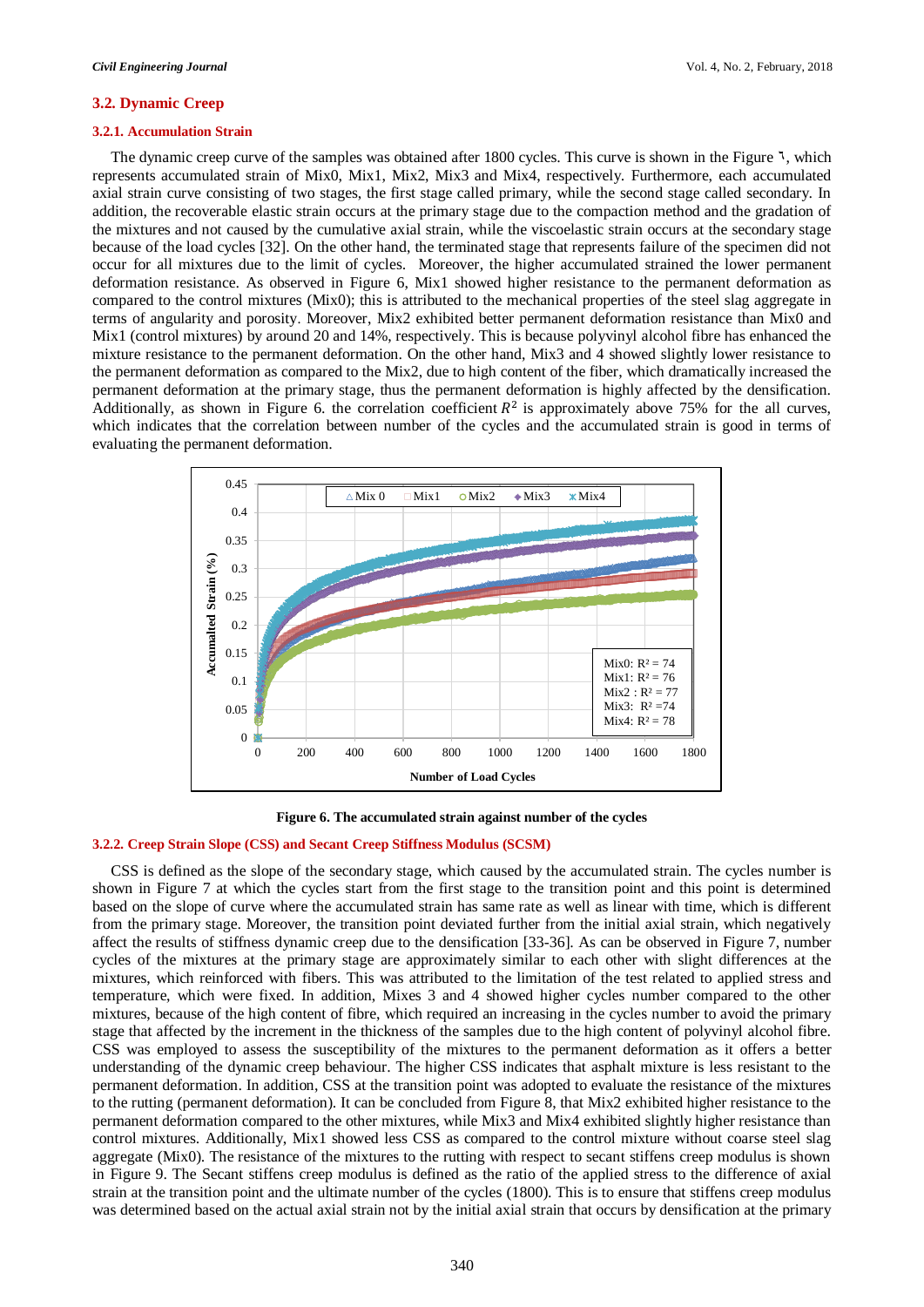stage. Hence, the SCSM at the secondary stage describes the susceptibility of the mixtures to permanent deformation. Therefore, the secant stiffens creep modulus is calculated using. Equation 5:

$$
SCSM = \frac{\sigma}{\varepsilon x - \varepsilon y} \tag{5}
$$

Where  $\sigma$  is the applied stress, 100 kPa, while  $\epsilon$ x and  $\epsilon$ y are the accumulated strain at the transaction point and the ultimate cycle, respectively.

 As clearly shown in Figure 9, the SCSM range from 270 to 285 MPa for the control mixtures (Mix0 and Mix1), which were relatively lower than Mix3 and Mix4, respectively. While, Mix2 achieved the highest value 420 MPa. Moreover, Figure 10. delineates the correlation between CSS and SCSM. It can be inferred that there is a strong correlation between CSS and SCSM. The relationship coefficient of the fitted curve,  $R^2$ , is 0.91 for the data of CSS and SCSM. In addition to that, when the CSS increases the SCSM decreases. Thus, the CSS and SCSM are considered helpful parameters to evaluate susceptibility of the mixtures to the permanent deformation, along with accumulated strain.





**Figure 7. Number of the cycles until the transitions point**

**Figure 8. Creep strain slope of the mixtures**



**Figure 9. Secant stiffens creep modulus of the mixtures**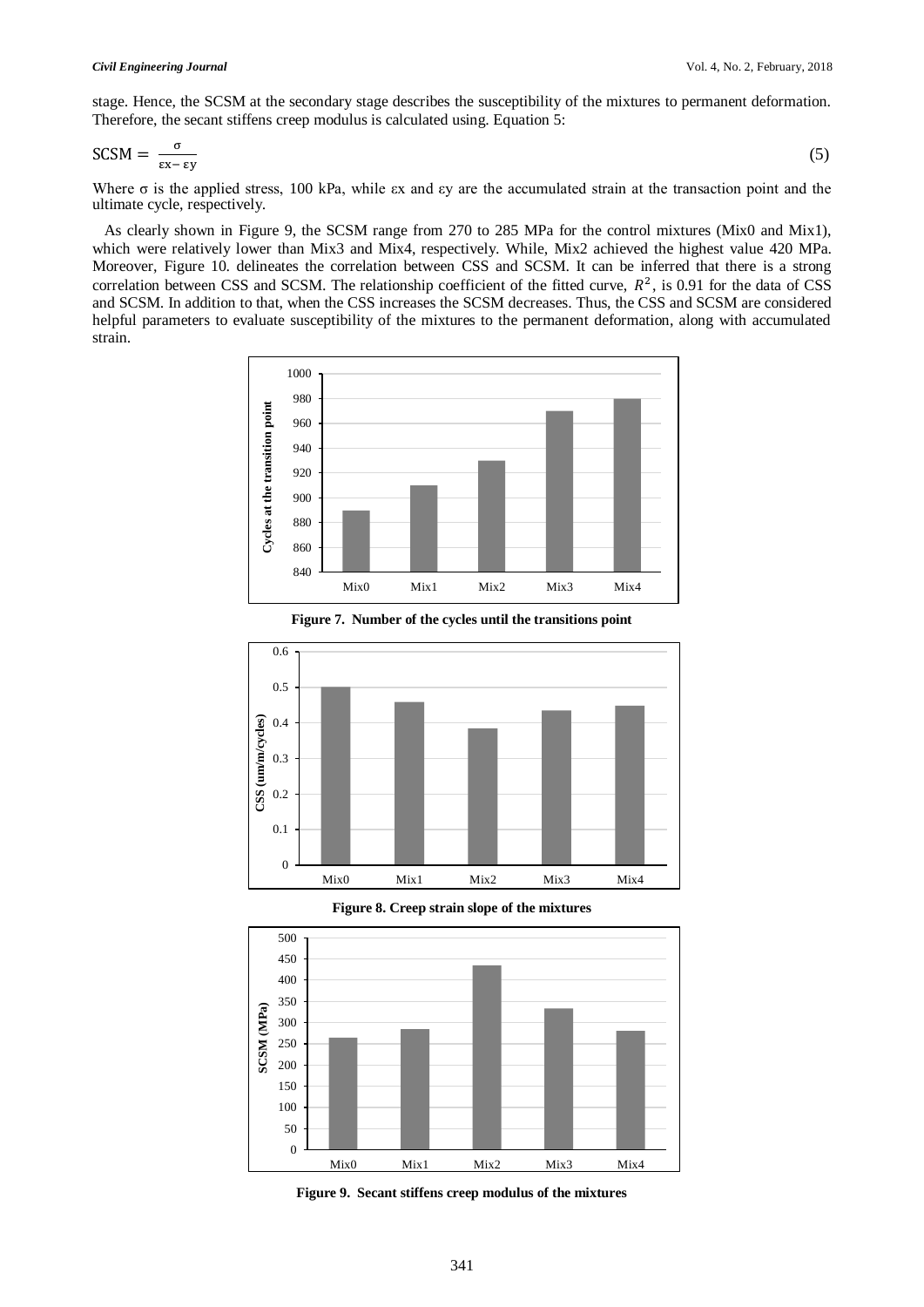

**Figure 10. The correlation between SCSM and CSS**

#### **3.3. Benefit of Reinforced Asphalt Mixtures**

Fatigue cracking and rutting (permanent deformation) are considered as the major failure in asphalt layer. Fatigue cracking occurs at the bottom of the surface layer due to the repetition load by vehicles, while rutting developed at the top of the subgrade layer [30]. The horizontal and vertical strain at the bottom of the surface layer (AC) and top of the subgrade layer are used to calculate the allowable repetition load. Mix0, Mix1, Mix2 are the mixtures that were assessed as a surface layer using mechanistic empirical design pavement approach. Mix0 and Mix1 represent the mixtures that containing 100% of granite aggregate and coarse steel slag aggregate, respectively. Mix2 was incorporated with coarse steel slag aggregate and the optimum content of the polyvinyl alcohol fibre (0.05% by total weight of the aggregate). Table 7. summarized the outputs of Bisar software, which it can be observed that the allowable number of repetition load until fatigue failure was the critical damage. However, Mix1 had extended the service life of asphalt layer by around 1.21 time compared to Mix0. While Mix2 improved the service life by 1.53 compared to the Mix0. In terms of the advantages of introducing fiber to reduce the asphalt layer thickness, it can be observed that Mix2 showed better service life than Mix0 by 1.3 and 1.1time longer after reducing the thickness by 5% and 10%, respectively. Furthermore, the thickness of asphalt layer that will be prepared by Mix2, which containing coarse steel slag aggregate and polyvinyl alcohol fibre at the optimum content (0.5kg/ton) can be reduced by around 10%. In addition, it will provide an extension in the service life by 1.1 times longer compared to the conventional asphalt layer, if prepared by Mix0 (granite aggregate).

| <b>Mixture Type</b> | $LTR$ $(\frac{9}{6})$ | h(mm) | εh    | εv    | $Nf(10^6)$ | $Nd(10^6)$ | <b>TBR</b> |
|---------------------|-----------------------|-------|-------|-------|------------|------------|------------|
| Mix0                | $\Omega$              | 100   | 102.3 | 196.6 | 28.7       | 53.5       |            |
| Mix1                | $\mathbf{0}$          | 100   | 97.9  | 194.2 | 34.7       | 56.6       | 1.21       |
| Mix1                | 5                     | 95    | 102.2 | 199.5 | 28.8       | 50.1       |            |
| Mix1                | 10                    | 90    | 106.7 | 205   | 23.9       | 44.4       | 0.83       |
| Mix2                | $\Omega$              | 100   | 92.6  | 191.2 | 44         | 60.7       | 1.53       |
| Mix2                | 5                     | 95    | 96.64 | 196.9 | 36.7       | 53.2       | 1.3        |
| Mix2                | 10                    | 90    | 101   | 202   | 30.3       | 47.4       | 1.1        |

**Table 7. The outputs of the mechanistic empirical design pavement analysis**

#### **4. Conclusions**

This study aimed to evaluate the asphalt mixture containing coarse steel slag aggregate in regard to the resilient modulus and permanent deformation. In addition to that, the study focused on the investigating the possibility of reducing the asphalt layer thickness by introducing polyvinyl alcohol fiber at different percentages. The following outputs were made:

- Using steel slag as a coarse aggregate in the asphalt mixtures have improved the performance of the asphalt mixtures in terms of resilient modulus and permanent deformation.
- Utilization of steel slag as a coarse aggregate does not affect the bitumen content. In addition, selection of the gradation as finer-gradation has reduced the impact of steel slag porosity on the bitumen content.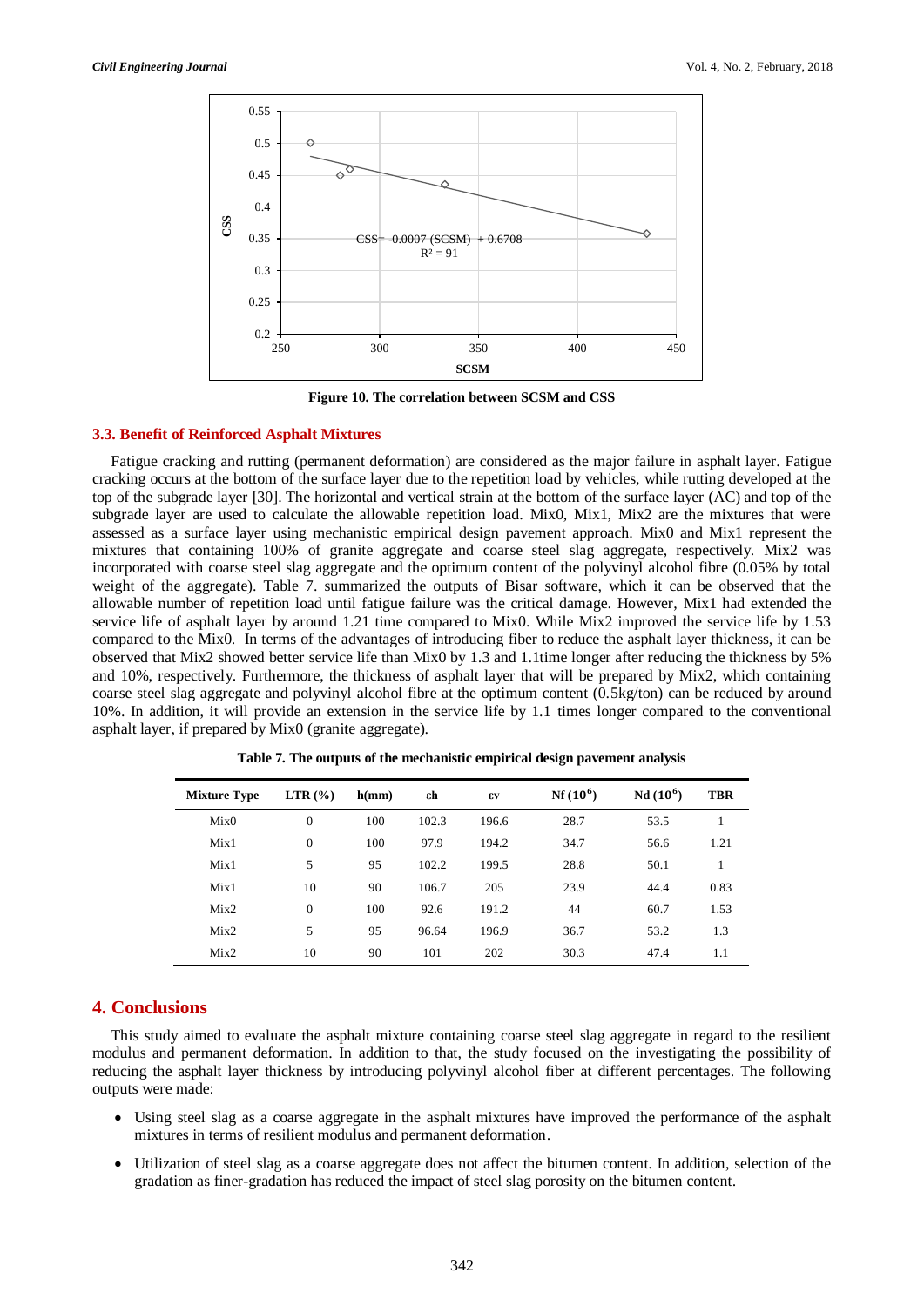- The compacted asphalt mixtures that incorporating coarse steel slag aggregate have higher specific gravity than conventional mixtures (granite aggregate) by around 8%, which may increase the transportation costs by 8%.
- Introducing polyvinyl alcohol into the asphalt mixtures containing coarse steel slag aggregate have increased the resilient modulus of the mixtures as well as exhibited higher resistance to the permanent deformation in contrast with the mixtures that containing 100% of granite aggregate and coarse steel slag aggregate, respectively. However, the optimum content of the polyvinyl alcohol was at 0.05% by total weight of the aggregate (0.5 kg/ton). In addition, the other proportion achieved better permanent deformation in comparison with the control mixtures in terms of CSS and SCSM.
- With respect to the permanent deformation, there is a strong correlation between CSS and SCSM at the transition point, which represents the number of cycles required to avoid the primary stage. However, these parameters provide a better evaluation than accumulation strain in terms of the mixtures resistance to the permanent deformation, due to the fact that the permanent deformation after the primary stage corresponds to the actual value, while the accumulation strain considered the total deformation.
- Based on the outputs of Bisar software, the asphalt mixtures containing coarse steel slag aggregate exhibited higher service life than conventional mixtures by 1.21 time longer, while the mixtures that incorporating coarse steel slag aggregate and the optimum content of polyvinyl alcohol fibre (0.5 kg/ton) showed the highest service life. On the other hand, the thickness of the asphalt layer containing coarse steel slag and the optimum content of polyvinyl alcohol can be reduced by around 10%, as well an extension of the life service by 1.1 as compared to the conventional layer with granite aggregate.
- The optimum content of the fibre in this study was 0.5 kg/ton, proving that introducing polyvinyl alcohol at the optimum content has the ability to reduce the cost by around 10% per ton in terms of the aggregate and the bitumen costs. Furthermore, adding polyvinyl alcohol fiber may also reduce the transportation cost by approximately 10% .However, the transportation costs depends on the distance between the quarry and site of the road construction.

### **5. Acknowledgements**

This work was partly sponsored by the Centre for Graduate Studies, Universiti Tun Hussein Onn Malaysia (UTHM).

#### **6. References**

- [1] Roberts, Freddy L., Prithvi S. Kandhal, E. Ray Brown, Dah-Yinn Lee, and Thomas W. Kennedy. "Hot mix asphalt materials, mixture design and construction." (1991), ISO 690.
- [2] Horvath, Arpad. "Life-cycle environmental and economic assessment of using recycled materials for asphalt pavements." (2003).
- [3] Robinette, Christopher, and Jon Epps. "Energy, Emissions, Material Conservation, and Prices Associated with Construction, Rehabilitation, and Material Alternatives for Flexible Pavement." Transportation Research Record: Journal of the Transportation Research Board 2179 (December 2010): 10–22. doi:10.3141/2179-02.
- [4] Chesner, Warren H., Robert J. Collins, and M. H. MacKay. User guidelines for waste and by-product materials in pavement construction. No. FHWA-RD-97-148. 1998.
- [5] Skaf, Marta, Juan M. Manso, Ángel Aragón, José A. Fuente-Alonso, and Vanesa Ortega-López. "EAF Slag in Asphalt Mixes: A Brief Review of Its Possible Re-Use." Resources, Conservation and Recycling 120 (May 2017): 176–185. doi:10.1016/j.resconrec.2016.12.009.
- [6] Hainin, Mohd Rosli, Gatot Rusbintardjo, Mohd Azizi Abdul Aziz, Asmah Hamim, and Nur Izzi Md. Yusoff. "Laboratory Evaluation on Steel Slag as Aggregate Replacement in Stone Mastic Asphalt Mixtures." Jurnal Teknologi 65, no. 2 (November 25, 2013). doi:10.11113/jt.v65.2185.
- [7] Ahmedzade, Perviz, and Burak Sengoz. "Evaluation of Steel Slag Coarse Aggregate in Hot Mix Asphalt Concrete." Journal of Hazardous Materials 165, no. 1–3 (June 15, 2009): 300–305. doi:10.1016/j.jhazmat.2008.09.105.
- [8] Arabani, M., and A.R. Azarhoosh. "The Effect of Recycled Concrete Aggregate and Steel Slag on the Dynamic Properties of Asphalt Mixtures." Construction and Building Materials 35 (October 2012): 1–7. doi:10.1016/j.conbuildmat.2012.02.036.
- [9] Ameri, Mahmoud, Saeid Hesami, and Hadi Goli. "Laboratory Evaluation of Warm Mix Asphalt Mixtures Containing Electric Arc Furnace (EAF) Steel Slag." Construction and Building Materials 49 (December 2013): 611–617. doi:10.1016/j.conbuildmat.2013.08.034.
- [10] Ziari, Hassan, Shams Nowbakht, Sajad Rezaei, and Arash Mahboob. "Laboratory Investigation of Fatigue Characteristics of Asphalt Mixtures with Steel Slag Aggregates." Advances in Materials Science and Engineering 2015 (2015): 1–5.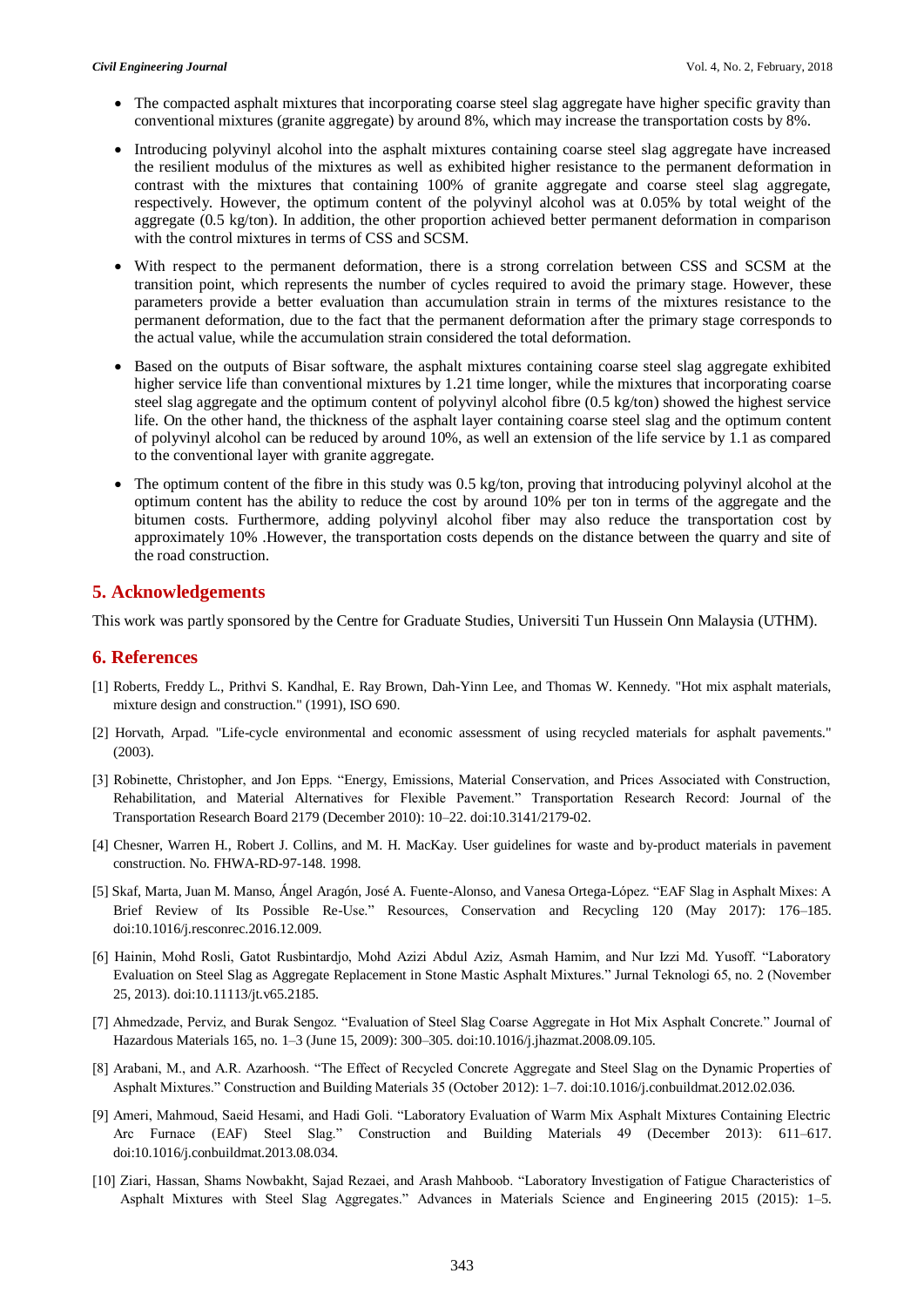doi:10.1155/2015/623245.

- [11] Kavussi, Amir, and Morteza Jalili Qazizadeh. "Fatigue Characterization of Asphalt Mixes Containing Electric Arc Furnace (EAF) Steel Slag Subjected to Long Term Aging." Construction and Building Materials 72 (December 2014): 158–166. doi:10.1016/j.conbuildmat.2014.08.052.
- [12] Hainin, Mohd Rosli, Gatot Rusbintardjo, Mohd Anwar Sahul Hameed, Norhidayah Abdul Hassan, and Nur Izzi Md. Yusoff. "Utilisation of Steel Slag as an Aggregate Replacement in Porous Asphalt Mixtures." Jurnal Teknologi 69, no. 1 (June 20, 2014). doi:10.11113/jt.v69.2529.
- [13] Wang, George C. "Slag Use in Asphalt Paving." The Utilization of Slag in Civil Infrastructure Construction (2016): 201–238. doi:10.1016/b978-0-08-100381-7.00010-0.
- [14] Wang, George, Yuhong Wang, and Zhili Gao. "Use of Steel Slag as a Granular Material: Volume Expansion Prediction and Usability Criteria." Journal of Hazardous Materials 184, no. 1–3 (December 2010): 555–560. doi:10.1016/j.jhazmat.2010.08.071.
- [15] Grubeša, I. N., Barisic, I., Fucic, A., & Bansode, S. S. "Characteristics and Uses of Steel Slag in Building Construction" (2016): xi. doi:10.1016/b978-0-08-100368-8.11001-2.
- [16] Gumieri, Adriana G., Denise CC Dal Molin, and Antônio CF Vilela. "Characteristics of steel slag granulated in a steel plant— Valuation of the microstructure through electron probe micro analysis." In International RILEM Conference on the Use of Recycled Materials in Building and Structures, vol. 2, pp. 1067-1075. 2004.
- [17] Fronek, Brad A. "Feasibility of expanding the use of steel slag as a concrete pavement aggregate." (2012).
- [18] Huang, Yue, Roger N. Bird, and Oliver Heidrich. "A Review of the Use of Recycled Solid Waste Materials in Asphalt Pavements." Resources, Conservation and Recycling 52, no. 1 (November 2007): 58–73. doi:10.1016/j.resconrec.2007.02.002.
- [19] Goh, Shu Wei, Michelle Akin, Zhanping You, and Xianming Shi. "Effect of Deicing Solutions on the Tensile Strength of Micro- or Nano-Modified Asphalt Mixture." Construction and Building Materials 25, no. 1 (January 2011): 195–200. doi:10.1016/j.conbuildmat.2010.06.038.
- [20] McDaniel, Rebecca S. "Fiber Additives in Asphalt Mixtures" (March 11, 2015). Doi: 10.17226/22191.
- [21] Al-Hadidy, A.I., and Yi-qiu Tan. "Mechanistic Analysis of ST and SBS-Modified Flexible Pavements." Construction and Building Materials 23, no. 8 (August 2009): 2941–2950. doi:10.1016/j.conbuildmat.2009.02.023.
- [22] Al-Hadidy, A.I., and Tan Yi-qiu. "Mechanistic Approach for Polypropylene-Modified Flexible Pavements." Materials & Design 30, no. 4 (April 2009): 1133–1140. doi:10.1016/j.matdes.2008.06.021.
- [23] Mokhtari, Ali, and Fereidoon Moghadas Nejad. "Mechanistic Approach for Fiber and Polymer Modified SMA Mixtures." Construction and Building Materials 36 (November 2012): 381–390. doi:10.1016/j.conbuildmat.2012.05.032.
- [24] Ye, Qunshan, Shaopeng Wu, and Ning Li. "Investigation of the Dynamic and Fatigue Properties of Fiber-Modified Asphalt Mixtures." International Journal of Fatigue 31, no. 10 (October 2009): 1598–1602. doi:10.1016/j.ijfatigue.2009.04.008.
- [25] "Volumetric Requirements for Superpave Mix Design" (December 7, 2006). doi:10.17226/13999.
- [26] Papagiannakis, A. T., and E. A. Masad. "Pavement Design and Materials" (July 19, 2012). Doi: 10.1002/9780470259924.
- [27] "Test Method for Determining the Resilient Modulus of Bituminous Mixtures by Indirect Tension Test" (n.d.). doi:10.1520/d7369-09.
- [28] Zhang, J, ER Brown, PS Kandhal, and R West. "An Overview of Fundamental and Simulative Performance Tests for Hot Mix Asphalt." Performance Tests for Hot Mix Asphalt (HMA) Including Fundamental and Empirical Procedures (n.d.): 3–3–15. doi:10.1520/stp37620s.
- [29] "Method for Determining Resistance to Permanent Deformation of Bituminous Mixtures Subject to Unconfined Dynamic Loading" (n.d.). doi:10.3403/00617787.
- [30] Yang HH. "Pavement Analysis and Design". University of Kentucky: Prentice-Hall Inc, (1993).
- [31] Malaysia, P. W. D. "Standard specification for road works, section 4, flexible pavement." Jabatan. Kerja Raya Malaysia, Kuala Lumpur (2008).
- [32] Zhou, Fujie, and Tom Scullion. "Discussion: Three Stages of Permanent Deformation Curve and Rutting Model." International Journal of Pavement Engineering 3, no. 4 (December 2002): 251–260. doi:10.1080/1029843021000083676.
- [33] He, Gui-ping, and Wing-gun Wong. "Laboratory Study on Permanent Deformation of Foamed Asphalt Mix Incorporating Reclaimed Asphalt Pavement Materials." Construction and Building Materials 21, no. 8 (August 2007): 1809–1819.